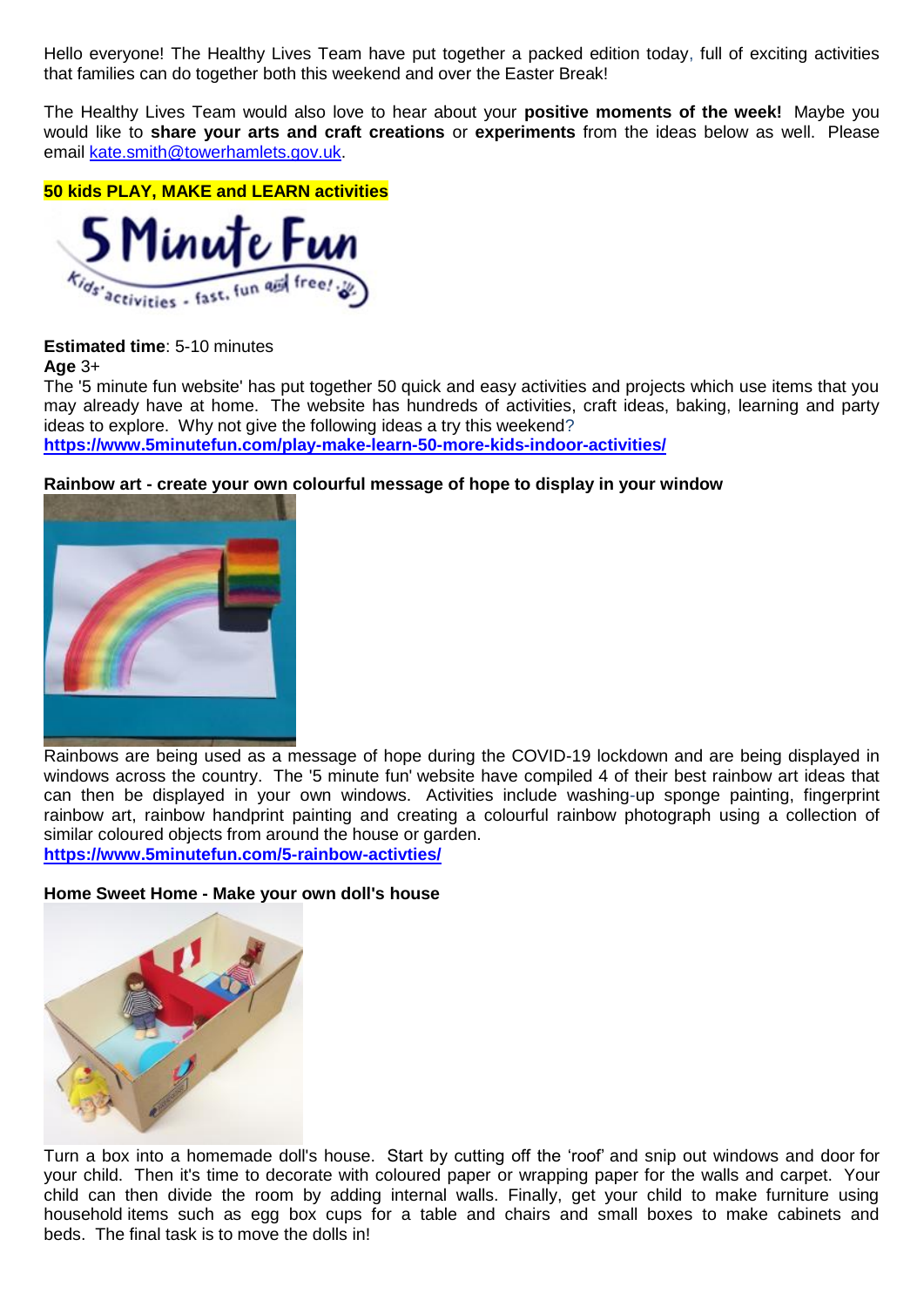# **<https://www.5minutefun.com/5-empty-box-makes/>**

**Make your own playdough**



This playdough recipe takes just 10 minutes and uses ingredients that you may already have in the cupboard; it is as simple as combining flour, warm water, vegetable oil and food colouring. The best part about the dough is that it can be stored inside a sandwich bag in the fridge until next time, adding water will bring it back to life. Let your imagination run wild by trying out different colours using food colouring. **<https://www.5minutefun.com/how-to-make-your-own-dough/>**

## **The Alphabet game: A great way to get kids talking**



With a plethora of electronic devices, streaming films and computer games, all competing for attention, it is important for children to take regular screen breaks. This simple game is an effective way to get your children talking. Begin a conversation on a topic such as 'school', then challenge the children to go through the alphabet and think of a word that starts with each letter. For example **A:** algebra, **B:** basketball, **C:** clock, **D:** desk...You can then use any of the answers to spark further discussions, by asking

open-ended questions such as 'Basketball': "how did you get on with the tournament the other day?" **<https://www.5minutefun.com/5-ideas-to-get-kids-talking/>**

## **Grow saucer vegetables with the Royal Horticultural Society**



#### **Estimated Time**: 15 minutes **Age**: All

Do you fancy something a bit more educational? Did you know that there are vegetables that you can re-grow again from kitchen scraps? Try this fun, easy and engaging science experiment to grow either celery, carrots, parsnips, beetroot, chives, leeks or turnips. The activity is excellent for helping children to discover what plants require for growth, observing growth and change over time, whilst also showing care for a living thing. **[https://schoolgardening.rhs.org.uk/Resources/Activity/Saucer-veg?returnUrl=%2FResources%2FFind](https://schoolgardening.rhs.org.uk/Resources/Activity/Saucer-veg?returnUrl=%2FResources%2FFind-a-resource%3Fso%3D0%26pi%3D120%26ps%3D10%26f%3D1,1:)[a-resource%3Fso%3D0%26pi%3D120%26ps%3D10%26f%3D1,1:](https://schoolgardening.rhs.org.uk/Resources/Activity/Saucer-veg?returnUrl=%2FResources%2FFind-a-resource%3Fso%3D0%26pi%3D120%26ps%3D10%26f%3D1,1:)**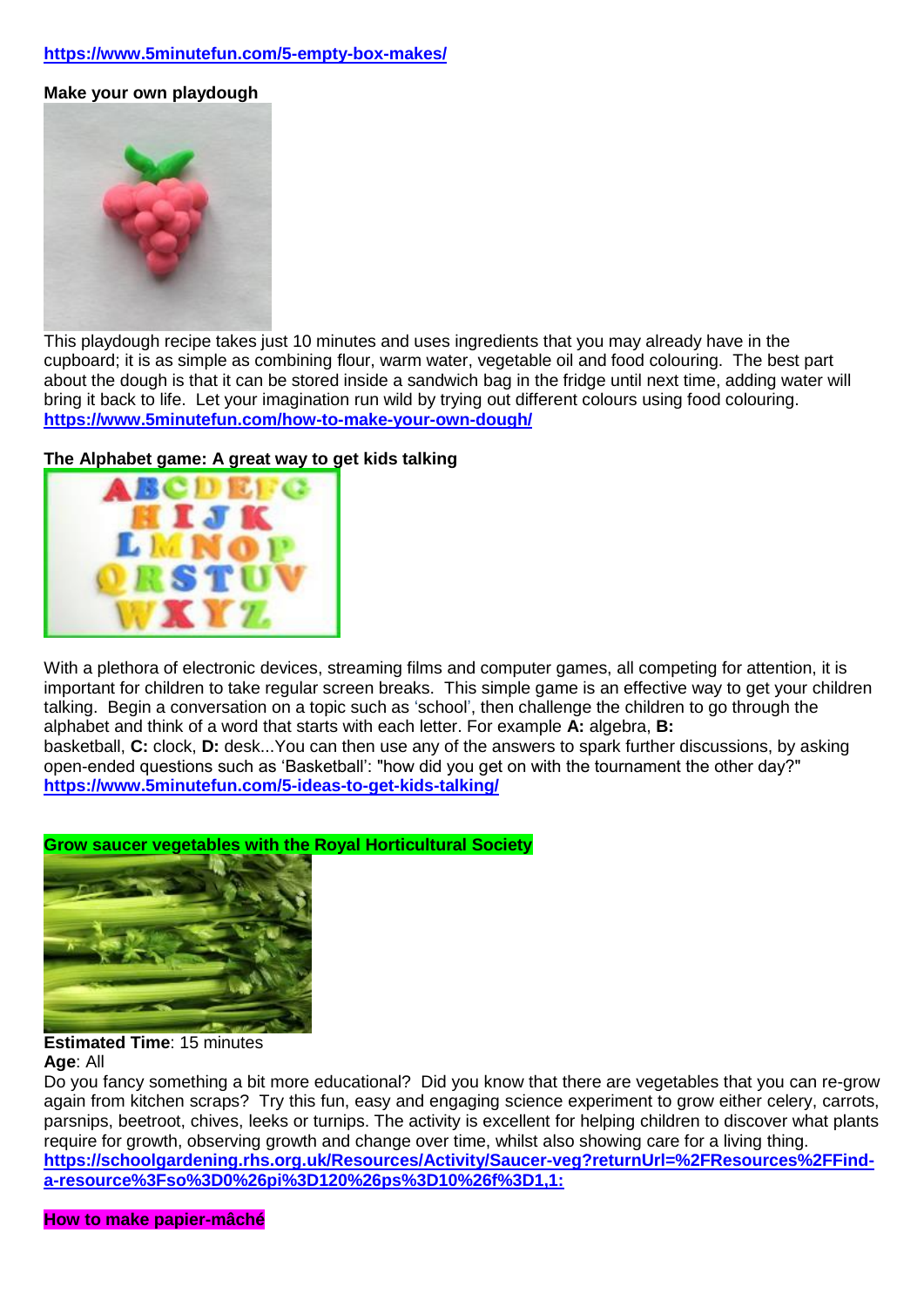

Papier-mâché, or commonly searched for as paper mache, is a creative and hands-on way to spend an afternoon making masks, globes, cutlery holders or any project you had in mind. BBC Good Food has compiled a 'winning recipe' for papier-mâché projects, with step-by-step guide and simple video to follow. All you will need is an old newspaper or magazines/comics, plain flour and some warm water. You could even make some colourful Easter eggs to display around the house, like in the photo above. **<https://www.bbcgoodfood.com/howto/guide/how-make-paper-mache>**

## **Give bread making a try!**



The basics of bread making are quick to learn, fun and useful. BBC Good Food have put together an ingredients list (flour, salt, fast action yeast, small amount of olive oil and water), with a video demonstrating the method to make the bread

**Healthy Schools Top Tip, by David Banks**- It is important to note that you should add the salt and the yeast into opposite sides of the bowl when adding to the flour, mixing-in each separately initially, otherwise the salt will kill the yeast from the outset. Also, Paul Hollywood from the Great British Bake Off adds a splash of olive oil to the worktop, instead of adding more flour, before beginning to knead. This avoids the dough becoming too dense. You can also use wholemeal flour or combine flours for different mixtures of bread.

**Did you know**- A quick search for 'bread' on BBC Good Food found 795 results for bread, so there are plenty of recipes to try!

**<https://www.bbcgoodfood.com/recipes/easy-white-bread>**

## **And remember…**

.

"Happiness can be found, even in the darkest of times, if one only remembers to turn on the light."

**Harry Potter and the Order of the Phoenix, J.K.Rowling**

**Take care and there will be more from The Healthy Lives Team tomorrow! Kate**

Kate Smith Head of Healthy Lives, London Borough of Tower Hamlets

The Healthy Lives Team want to support you with all aspects of health and wellbeing. So we will be sending you daily health and wellbeing advice that will be relevant whether you are at home with your children, working